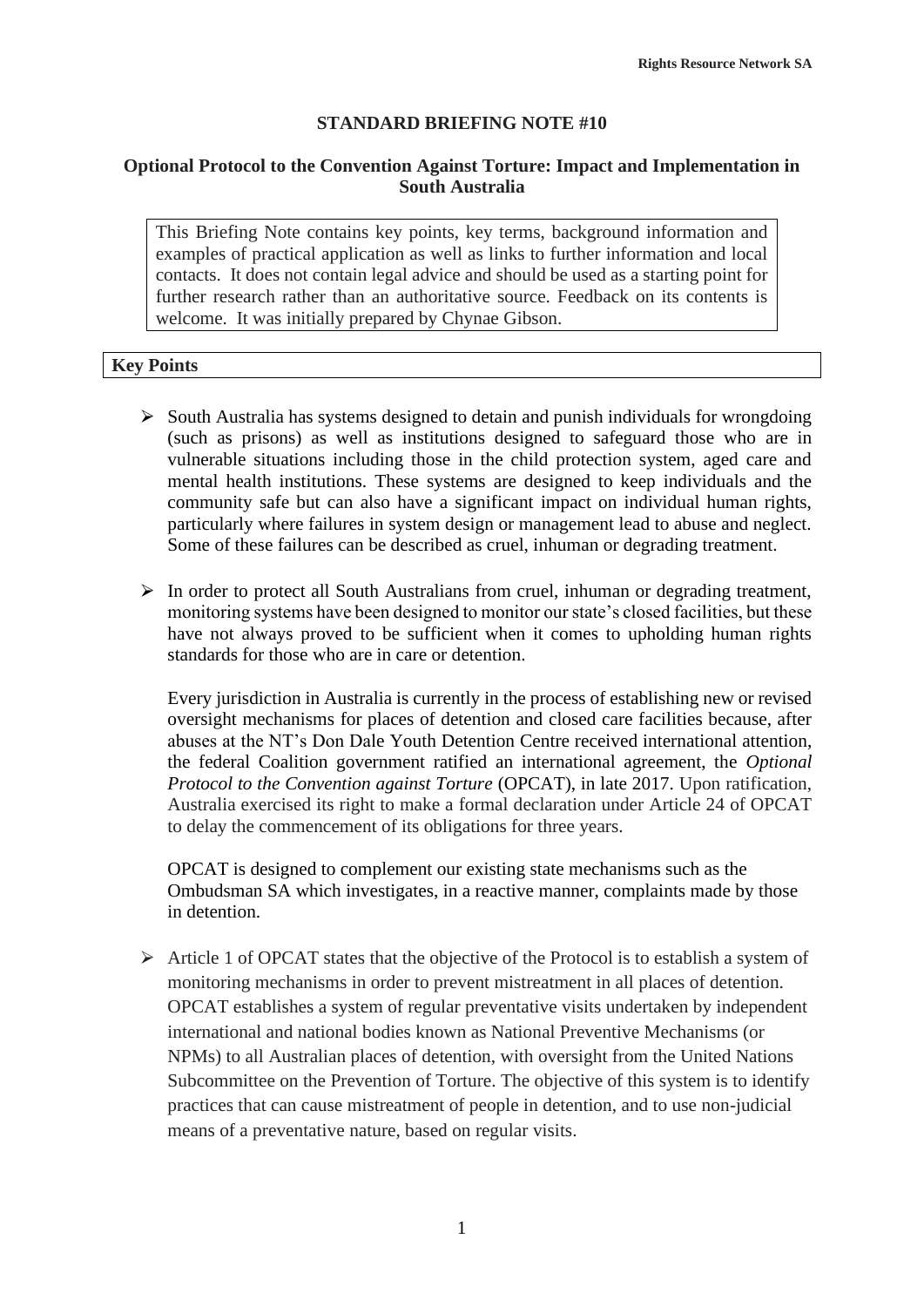- $\triangleright$  The hope is that the implementation of OPCAT in South Australia will ensure the welfare and human rights of detainees continue to be respected and to prevent unnecessary harm and death in places of detention.
- $\triangleright$  The Federal Government has nominated the Commonwealth Ombudsman as the NPM to coordinate oversight across Australia but each jurisdiction must set their own preferred NPM system. South Australia does not currently have a regular, preventive prison inspection system with independent institutional capability. Although, there are oversight and inspection regimes that have the ability to either become an NPM or play a role in an NPM network.
- $\triangleright$  In order to implement the OPCAT locally, the South Australian Government will need to determine what oversight bodies will monitor places of detention; how these bodies will be property resourced, and whether legislation, such as the *Correctional Services (Accountability and Other Measures) Amendment Act 2020* will be needed.

# *Correctional Services (Accountability and Other Measures) Amendment Act 2020*

- ⮚ In mid-May 2020, the South Australia government introduced the *Correctional Services (Accountability and Other Measures) Amendment Bill 2020* which passed the House of Assembly on 22 July 2020 and the Legislative Council on 2 February 2021.
- $\triangleright$  The bill proposes a plethora of changes to the Correctional Services Act and the Public Sector Act, including amendments purportedly designed to implement some requirements under OPCAT. The primary objective of the bill is the promotion of community and prisoner safety.
- $\triangleright$  The key feature of the bill is the Official Visitors Scheme that it introduces. The Official Visitors Scheme appoints a diverse group of visitors that will ensure the oversight body is adequately caring for detainees. The bill ensures that –

(a) at least 1 official visitor for each correctional institution is an Aboriginal or Torres Strait Islander person; and (b) at least 1 official visitor for each correctional institution is a legal practitioner; and (c) at least 1 official visitor for each correctional institution is a woman.

The Official Visitors Scheme proposed in the Bill is designed to form part of the preventative mechanism required under the OPCAT.

Under the visitor scheme, the Governor will appoint a diverse group of remunerated visitors including at least one legal practitioner, one woman and one Aboriginal or Torres Strait Islander person (it excludes only those persons who become a member of an Australian parliament, become bankrupt or who is convicted for an offence or serving a prison sentence).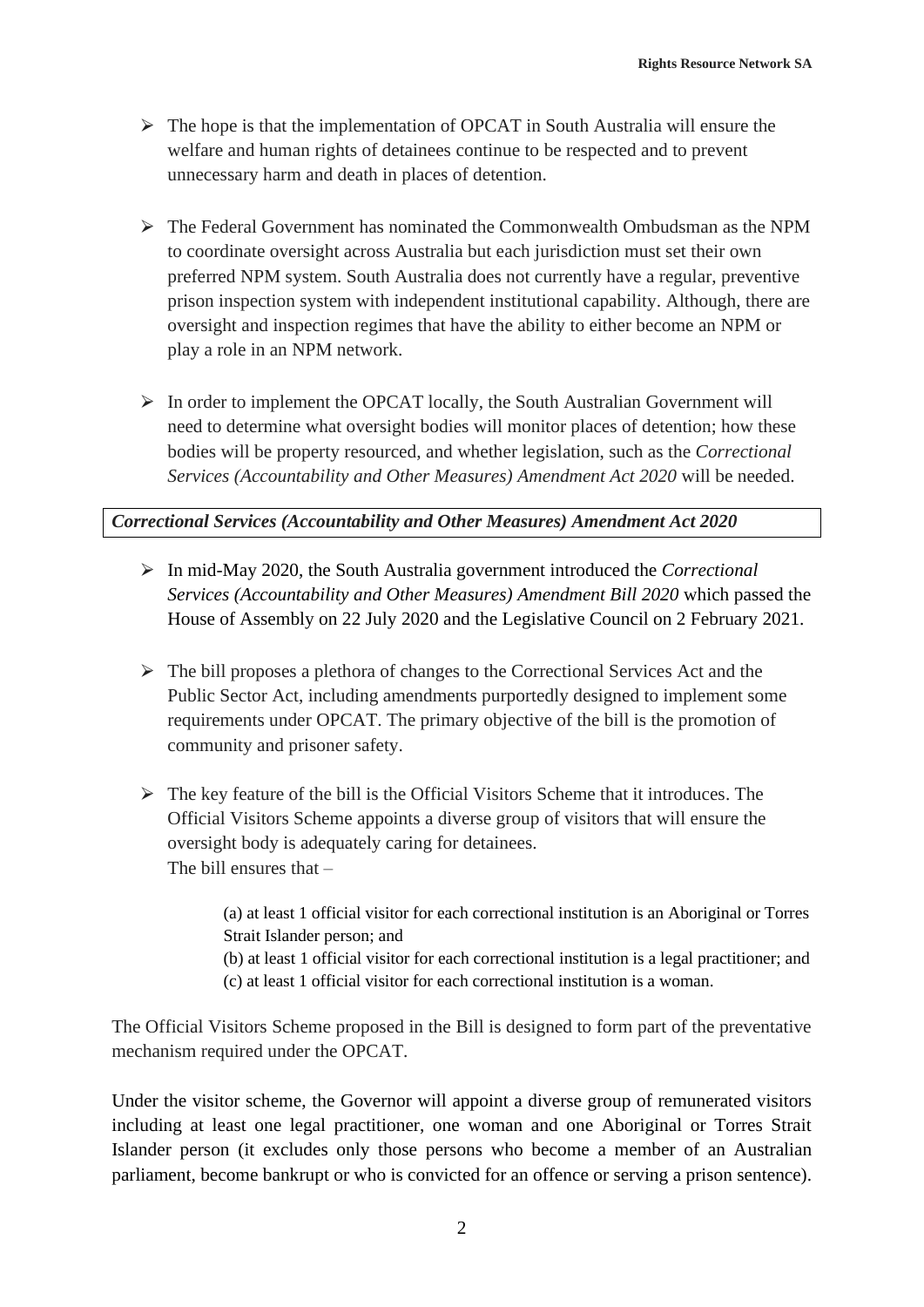This will replace the previous volunteer based visitor scheme that has been described as underperforming in reviews by Ombudsman SA.<sup>1</sup>

Official visitors conduct visits and inspections of correctional institutions (which covers adult prisons, 'police prisons' and police transport vehicles) and 'inquire into, investigate and provide advice to the Minister or the Chief Executive of the Department of Correctional Services on any matter relating to the management of the correctional institution, or the care, treatment of control of the prisoners'. The official visitors can also make recommendations relating to the 'care, treatment and control of prisoners' in these institutions. They can speak with prisoners and consider information and materials 'in private'.

 $\triangleright$  However, the visitor scheme proposed in the Bill has been strongly criticised by human rights expert Associate Professor Laura Grenfell, including on the grounds that the Bill was not subject to consultation with key stakeholders in the state despite the amendments being described in the second reading speech as 'significant' and that it does not sufficiently guarantee the independence of the official visitors.<sup>2</sup> For example, under the Bill the Chief Executive of the Department of Correctional Services (DCS) determines the resources and 'remuneration, allowances and expenses' of the official visitors – meaning that the visitors will be resourced and remunerated by the same body they are tasked with monitoring. By way of contrast, in Western Australia the OPCAT monitoring role has been given to its Ombudsman and its Office of the Inspector of Custodial Services (an independent statutory department receiving its budget direct from Treasury). In WA, both oversight bodies report directly to Parliament unlike SA's proposed mechanism.

Associate Professor Grenfell is also concerned that the proposed official visitor scheme muddles the proactive and preventive components of the OPCAT by requiring that official visitors double up on existing functions, potentially diluting their ability to effectively monitor our correctional institutions. Under the proposed scheme, official visitors have functions as advocates for prisoners, as well as complaints investigation functions (which are also already held by the Ombudsman). Under the OPCAT, the functions of monitoring, complaint handling and advocacy should not be mixed. Unless amended, the new scheme will burden official visitors with too many functions, particularly already those covered by existing bodies, dilute their role and impede their ability to effectively monitor our correctional institutions. In addition, Associate Professor Grenfell notes that under the Bill, the official visitors do not have adequate powers to fulfil their monitoring function, particularly when it comes to attending places of detention 'unannounced'. This undermines one of the key aims of the OPCAT mechanism which is to increase transparency and reduce the cover-up culture which can thrive in our places of detention because they are out of public sight.

<sup>1</sup> Ombudsman SA, *An Audit of Prisoner Complaint Handling in the SA Department for Correctional Services* (June 2012) p37.

<sup>2</sup> Laura Grenfell, 'Half-baked prison oversight Bill sets inspectors up for failure 'InDaily, 11 August 2020 https://indaily.com.au/opinion/2020/08/11/half-baked-prison-oversight-bill-sets-inspectors-up-for-failure/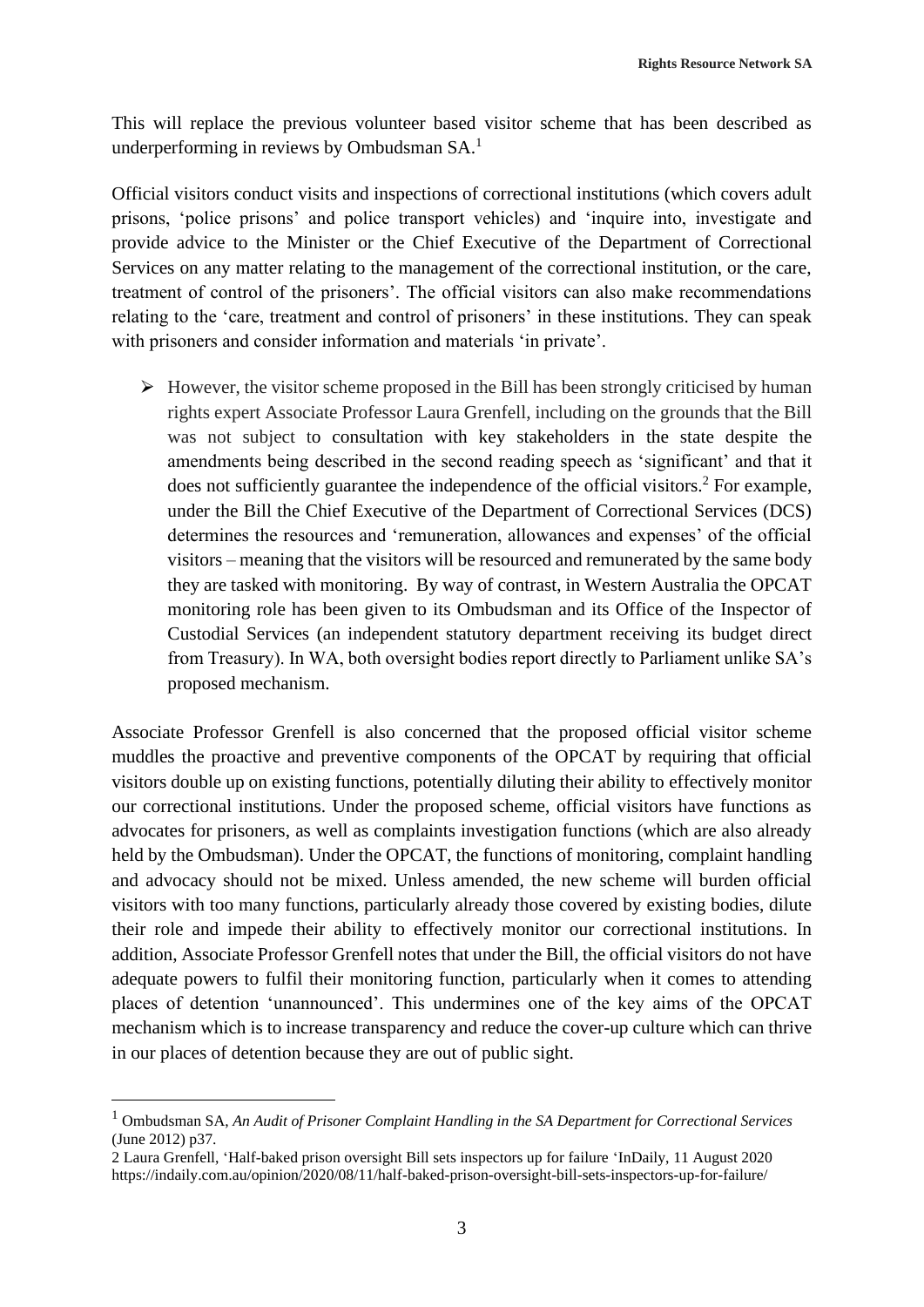A number of the concerns flagged by Associate Professor Grenfell were addressed (or partially addressed) as amendments when the Bill was debated in the Legislative Council, improving the overall compliance of the legislation with OPCAT.<sup>3</sup>

#### **Impact on Juvenile Care**

- ⮚ Adelaide Youth Training Centre (Kurlana Tapa) is South Australia's only youth detention centre. There are currently only two oversight bodies for South Australian juvenile detention centres, SA Ombudsman and Training Centre Visitor. These bodies, however, are not regular, preventive or proactive bodies but rather hold a complaints-based and reactive approach.
- $\triangleright$  OPCAT will positively impact the juvenile care at Kurlana Tapa by providing a rights-based approach that seeks to safeguard the rights of children and young people in detention.
- $\triangleright$  A key feature that will promote the protection of Australia's children is the NPM bodies. These bodies will impact juvenile care providing a preventative and proactive approach, rather than a complaints-based and reactive approach. Lack of NPMs for children in detention is a significant factor to the ongoing abuse and neglect that children face in detention centres across Australia.
- $\triangleright$  In order to comply with Article 1 of OPCAT, the Australian Human Rights Commission recommends non-punitive, educative and therapeutic approaches within places of detention in order to prevent mistreatment.
- $\triangleright$  NPMs will prevent this abuse and neglect by seeking to retain technical expertise about child development, children's rights, trauma and how detention can affect children.
- ⮚ OPCAT can assist in the design and implementation of Youth Treatment Orders. There have been concerns surrounding the Draft Model of Care for Phase 1 of the Youth Treatment Orders. The orders will subject vulnerable children and young people who are detained within the Kurlana Tapa Youth Justice Centre to mandatory coercive drug treatment programs for a period of up to 12 months. These programs will be enforced without consent and on an experimental basis, which raises human rights concerns, contrary to the principles set out in the *Convention on the Rights of the Child* and the United Nations Standard Minimum Rules for treatment of Prisoners.

OPCAT can assess the program against cultural safety standards, which is critical given the disproportionate impact the scheme has on Aboriginal youth.

<sup>3</sup> See *Parliamentary Debates,* Parliament of South Australia, Legislative Council, 2 February 2021 <http://hansardpublic.parliament.sa.gov.au/Pages/HansardResult.aspx#/docid/HANSARD-10-31653>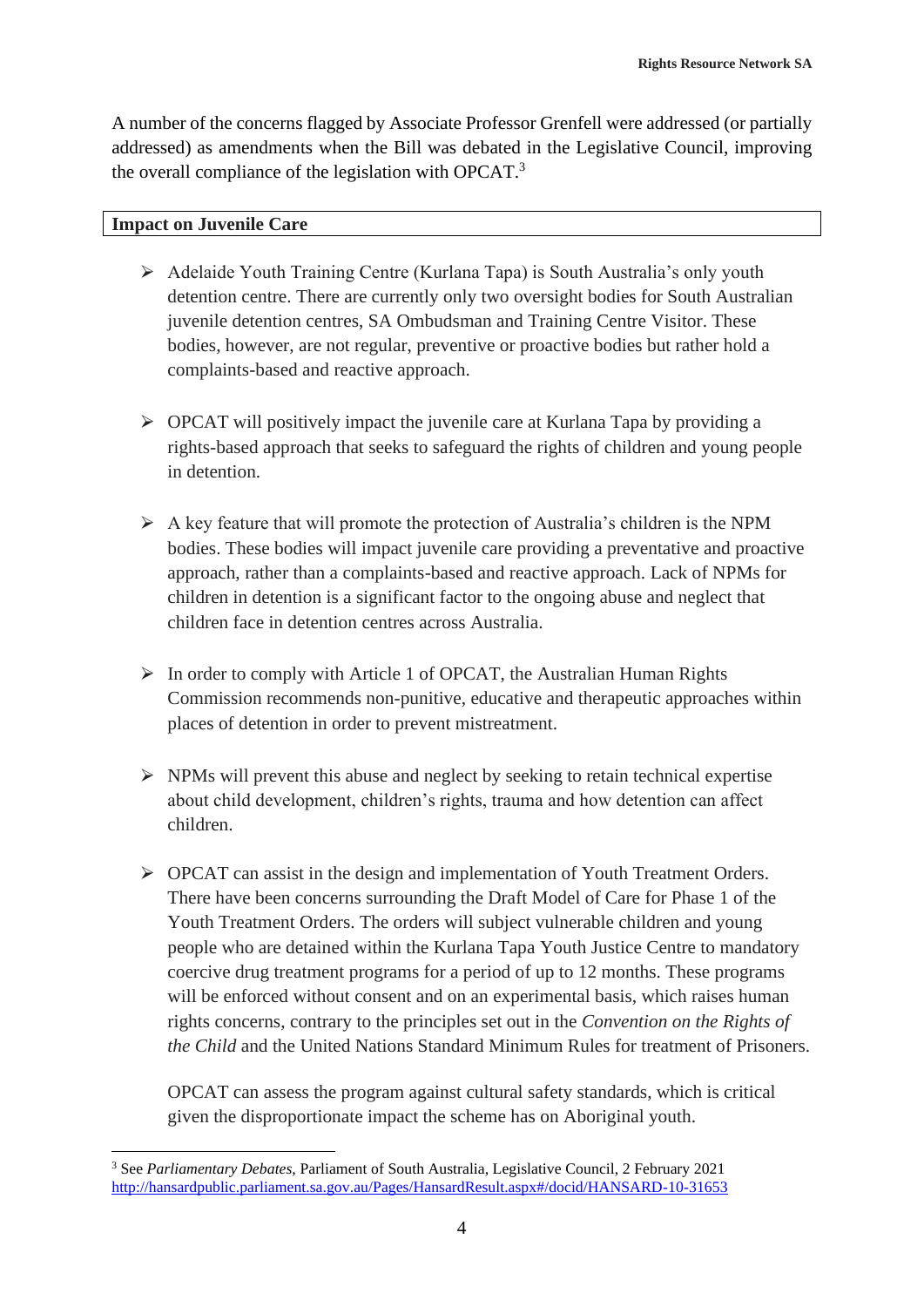Australia's obligations under OPCAT will urge the government to revisit the design of the scheme to ensure the rights and interests of the children and young people subject to these orders are more robustly protected.

## **Case Study from Don Dale Youth Detention Centre**

In July 2016 images of serious mistreatment and abuse were published from inside Don Dale Youth Detention Centre in Australia's Northern Territory. Juveniles were being subjected to disturbing unlawful corporal punishment, the children, some as young as 15, were put in instances that included battery as well as the unlawful use of tear gas. Children were also kept in locked cells for almost 24 hours a day with no running water, little natural light, and were denied educative resources.

Implementation of the OPCAT in South Australia would help articulate clear human rights standards for places of juvenile detention based on international best practice. The OPCAT is guided by the purposes and principles of the United Nations concerning the treatment of people deprived of their liberty. In particular, the Convention against Torture and Other Cruel, Inhuman or Degrading Treatment or Punishment 1987 and the Convention on the Rights of the Child 1990. NPM's will be responsible for protecting the human rights of juveniles in detention, particularly their right to be protected from inhumane or degrading treatment.

The OPCAT in South Australia will also ensure regular, independent monitoring and inspect places of detention with systematic focus. NPM's main objective is prevention of harm, NPM bodies can conduct regular unannounced preventative visits to all places of detention. Their functions also include rights to unfettered access to information and persons, including staff.

Finally, the OPCAT will not exists purely in reliance on individuals making complaints, it will be preventive in terms of addressing issues before they become disasters. The focus of OPCAT is to examine places of detention and prevent the harm prior to it existing, whereas the bodies that currently exist in South Australia respond once the harm already occurred.

# **Impact on Immigration Detention**

 $\triangleright$  Australia's OPCAT obligations extend its oversight bodies to 'any place under its jurisdiction and control where persons are or may be deprived of their liberty' (Vienna Convention of the Law of Treaties, Art 4). Therefore, Australia's obligations continue after asylum seeks are transferred from Australia to Nauru or Papa New Guinea. OPCAT extends Australia's jurisdiction and obligations under various human rights treats and requires Australia to exercise power, control and authority in relation to people transferred to Nauru and Papa New Guinea.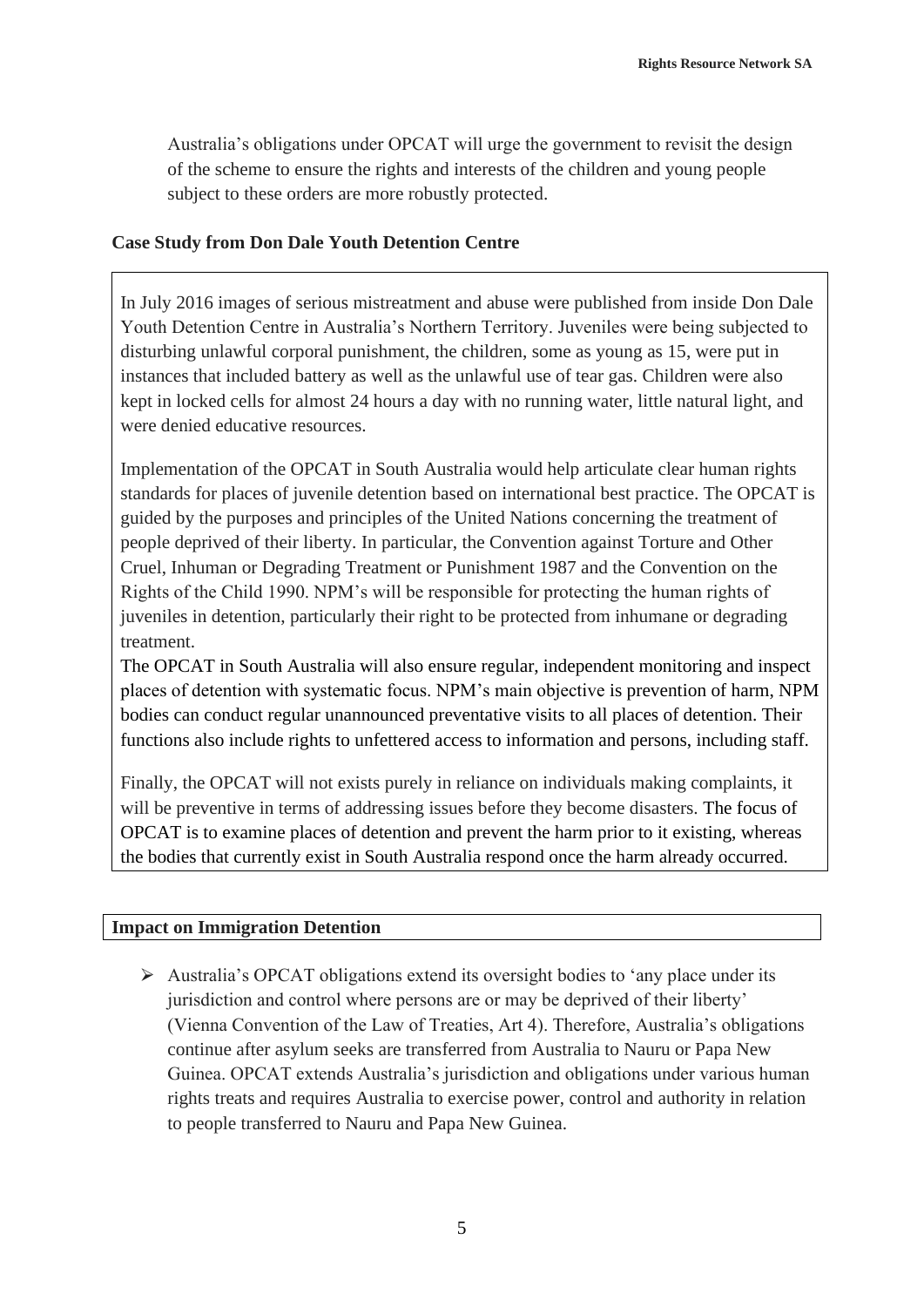- o OPCAT's preventive function would best prevent mistreatment if Australian NPMs were permitted to monitor centres in Nauru and Papa New Guinea. Australia would best fulfil their obligations if it were to negotiate access to centres in Nauru and Papa New Guinea to work together with NPMs and to collaboratively fulfill their respective obligations.
	- This approach would ensure that countries do not outsource or circumvent their obligations under OPCAT and international law and thereby undermine the preventive purpose.
- ⮚ Australia's obligations under OPCAT also extend to detention at sea. The *Maritime Powers Act 2013* (Cth) allows Australian officers to detain people and take them to any place, in or outside Australia (ss 72,74). Subsection 40 and 41 authorise maritime officers to detain people in Australia's waters and, in some circumstances in other countries. Australia's obligations therefore extends to any place that Australian maritime officers detain people.
- $\triangleright$  OPCAT will act as an essential preventative measure for torture and inhuman and degrading treatment. Australia currently has two main government bodies that visit and monitor places of immigration detention, the Australian Human Rights Commission and the Commonwealth Ombudsman. These two bodies regularly visit immigration detention facilities either with approval from the Department, or to investigate complaints and launch inquiries. These bodies currently exercise administrative power rather than preventative.
- $\triangleright$  OPCAT will give NPM bodies the power to inspect and monitor places of immigration detention. NPM bodies will be able to complete frequent, unannounced, preventative visits that will prevent torture and inhuman and degrading treatment from occurring in places of immigration detention. OPCAT will redress and rehabilitate victims of torture.

# **Impact on Persons with Disabilities**

- $\triangleright$  People with intellectual, cognitive and psychosocial disabilities, including those who identify as Aboriginal and Torres Strait Islander, are significantly overrepresented in places of detention. The Australian Human Rights Commission's research concluded that prisoners with disabilities have been subjected to a range of harmful practices, including being physically shackled, medically restrained, segregated for long periods of time, and denied family visits or support persons as punishment.
- $\triangleright$  Persons with disabilities deprived of their liberty are more likely to be placed into extremely vulnerable situations. They experience a higher risk of being subjected to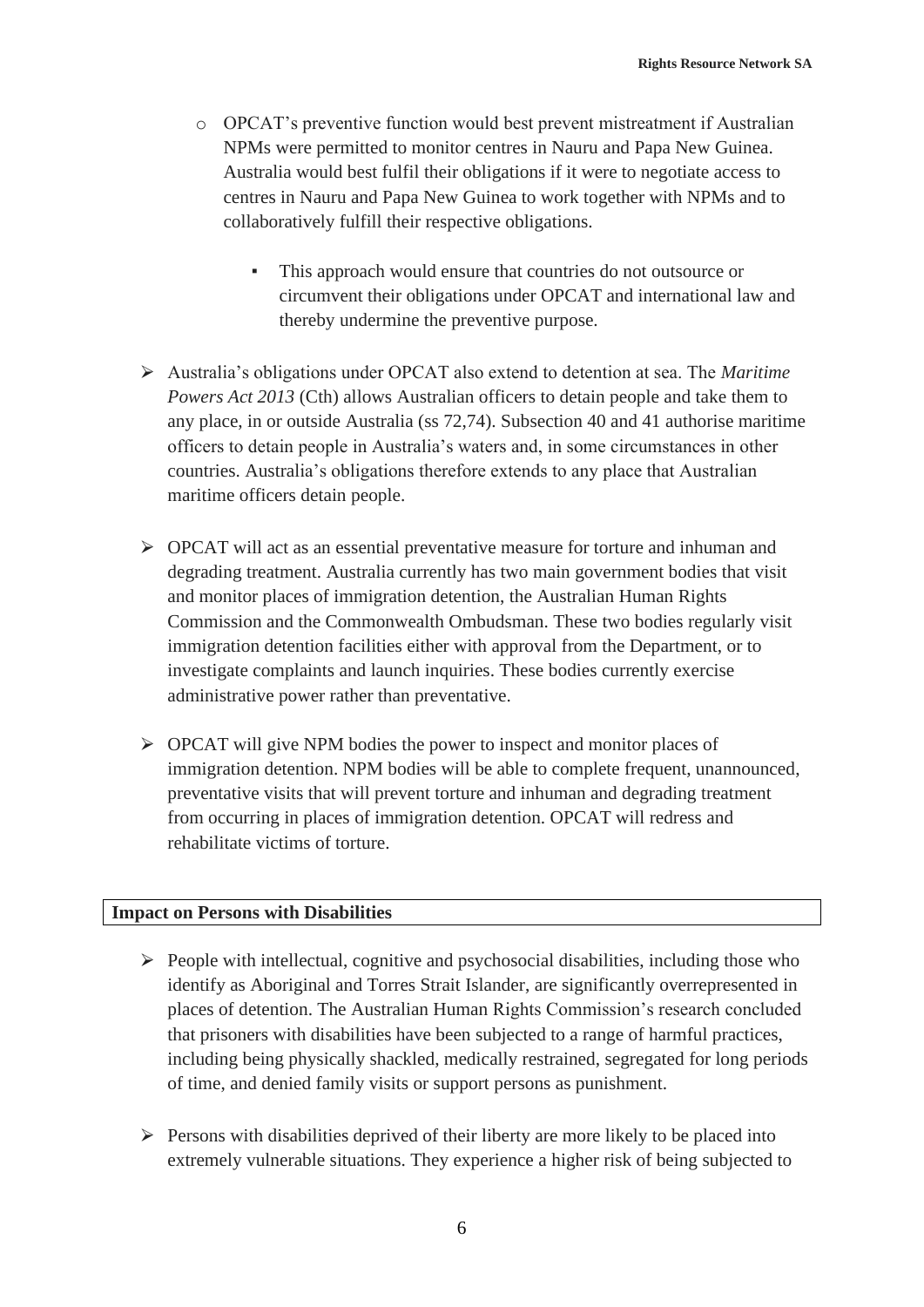torture and inhuman and degrading treatment. OPCAT will adequately monitor these facilities where persons with disabilities are deprived of their liberty.

 $\triangleright$  OPCAT will provide the essential expertise required to adequately care for persons with disabilities. The *Correctional Services (Accountability and Other Measures) Amendment Act 2020* recognises that additional expertise is necessary for inspection and reviews:

> An official visitor must pay particular attention to the needs and circumstances of prisoners in the correctional institution who have a physical, psychological or intellectual disability. [s 20D (2)].

- $\triangleright$  OPCAT will ensure the facilities and programs developed for the care of persons with disabilities will be evidence based and be individually designed to consider any special needs in order to ensure they are not mistreated.
- $\triangleright$  The legislative requirement for additional expertise for people with a disability' is a useful approach to consider in nominating a preferred system NPM system. It is appropriate to consult with organisations representing the interest of persons with disabilities.

### **Impact on Aged Care**

- $\triangleright$  Closed aged care facilities are often informal, unregulated and unlawful. There is an absence of a specific oversight body that regulates and monitors the use of force to manage the specific needs and safety of individuals residing in closed aged care facilities.
- $\triangleright$  There is currently an inadequate state monitoring scheme in South Australia. The Community Visitor Scheme in South Australia involves a group of volunteers that complete audits of aged care facilities for those with very severe and extreme dementia. These volunteers have limited specific training and no specified qualifications.
- $\triangleright$  The implementation of OPCAT will ensure that NPMs are guided by particular human rights standards that will prevent and report the use of restrictive practices. In order to do this, the South Australian government will need to set out a national, consistent and mandatory approach to monitoring and prevention.
- $\triangleright$  There is an absence of regulation of restrictive practices. South Australia's 2018 Chief Psychiatrists gave evidence that the restrictive practises used in SA were the worst that he has seen. OPCAT in South Australia will develop a new state-wide plan that offers services that treat all patients / occupants with dignity and respect. OPCAT will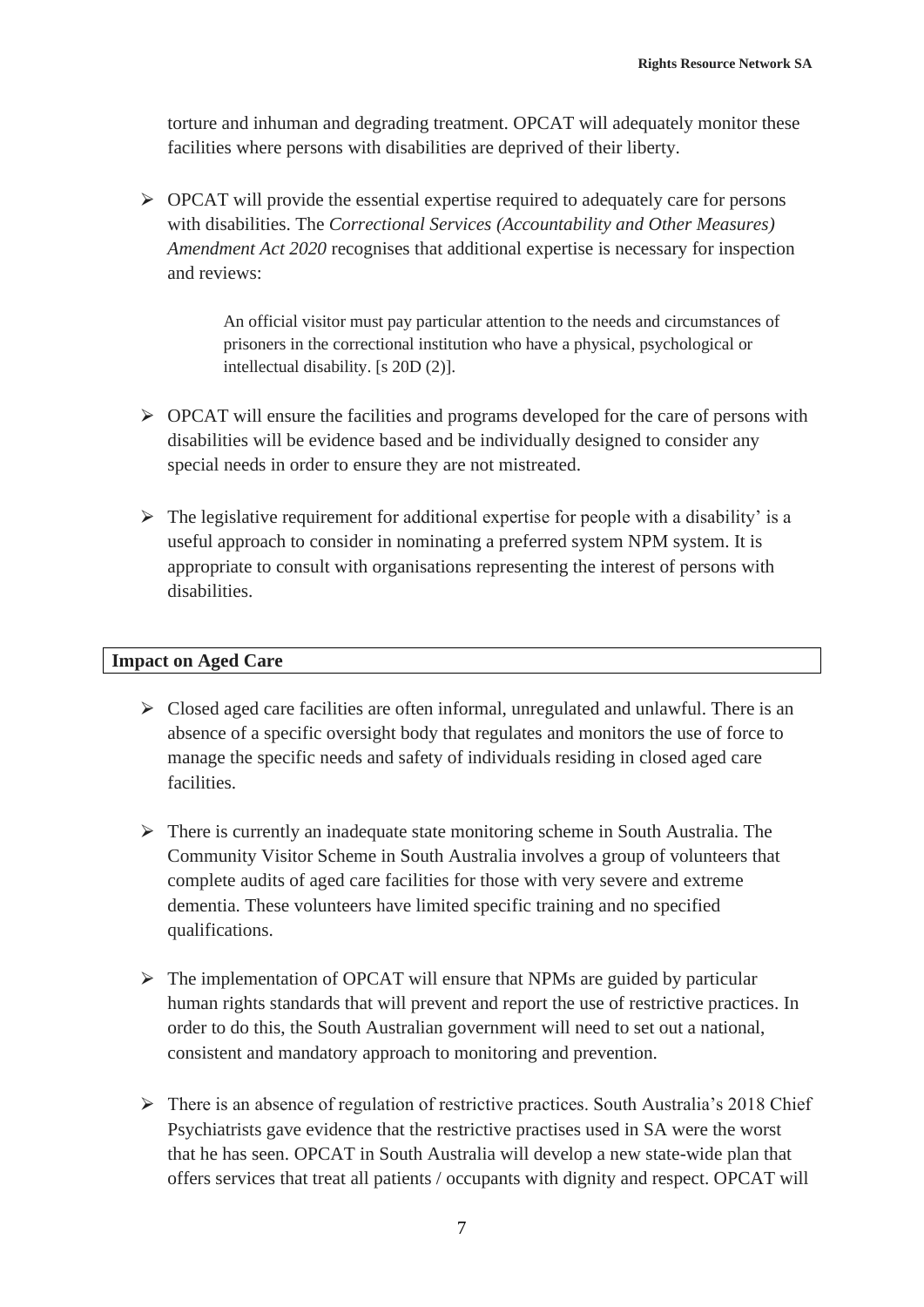monitor the use of force to ensure a robust and proactive preventative monitoring system that is consistent with human rights standards.

 $\triangleright$  OPCAT will monitor and prevent systematic failures of care like those seen in Oaken Older Persons Mental Health Service. The Australian Aged Care Quality Agency failed to detect indications of failures of care. OPCAT will set up a body that routinely monitors aged care facilities that will seek to prevent mistreatment of vulnerable and dependent beings that rely on South Australia's services to care for their safety.

## **Case Study from Oakden Older Persons Mental Health Service**

A review of South Australia's Oakden Older Persons Mental Health Service by Chief Psychiatrist raised a human rights issue. It revealed a set of systematic failures in care, especially when dealing with elderly patients with severe or extreme dementia.

Patients were subject to restrictive practises that included the use of lap belts and jacket restrains that were being used for a periods of more than four hours.

The OPCAT will set clear human rights standards for all private aged care facilities, NPM bodies will consider international best practice and will monitor the treatment of those detained in aged care facilities.

The failures at Oakden highlight the need for a proactive NPM that ensures regular, independent monitoring and the use of human rights standards. The OPCAT will ensure regular, independent monitoring and will monitor aged care facilities with a systematic focus. The current schemes have clear deficiencies and lack specific regulation, aged care facilities will be protected under the OPCAT, and will require NPMs to monitor aged care facilities to prevent any torture or cruel, inhuman or degrading treatment.

Failures like Oakden will be prevented with the ratification of the OPCAT, the convention is proactive and preventative, it will regularly monitor places of detention and not be purely in reliance of responding after a complaint has been made. This approach will be comprehensive and will identify problems that cannot be voiced in the form of a complaint. Finally, The OPCAT will eradicate South Australia's troubling 'cover up' culture because NPM have the right to perform unannounced visits that are guided by human rights standards.